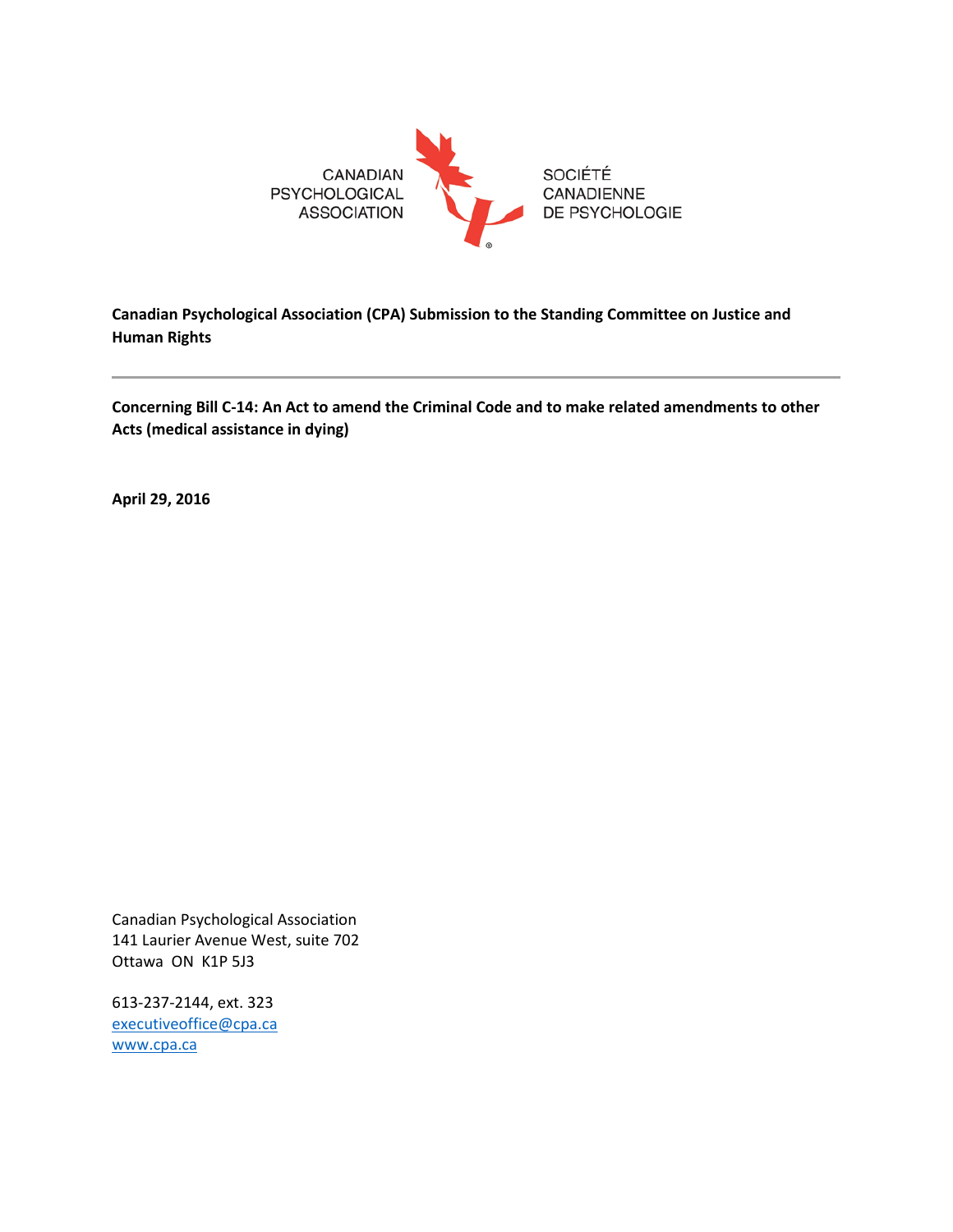The Canadian Psychological Association (CPA) was organized in 1939 and incorporated in 1950. It is the national professional association of the country's psychologists. The CPA represents a discipline and profession that includes researchers and academics, as well as a range of applied or practicing psychologists who work in industry, health and health care settings, correctional facilities, the educational system and in private practice. There are approximately 18,000 licensed psychologists in Canada.

CPA's mandate is to promote the science, practice and education of psychology in the service of the health and well-being of the Canadian public and the profession.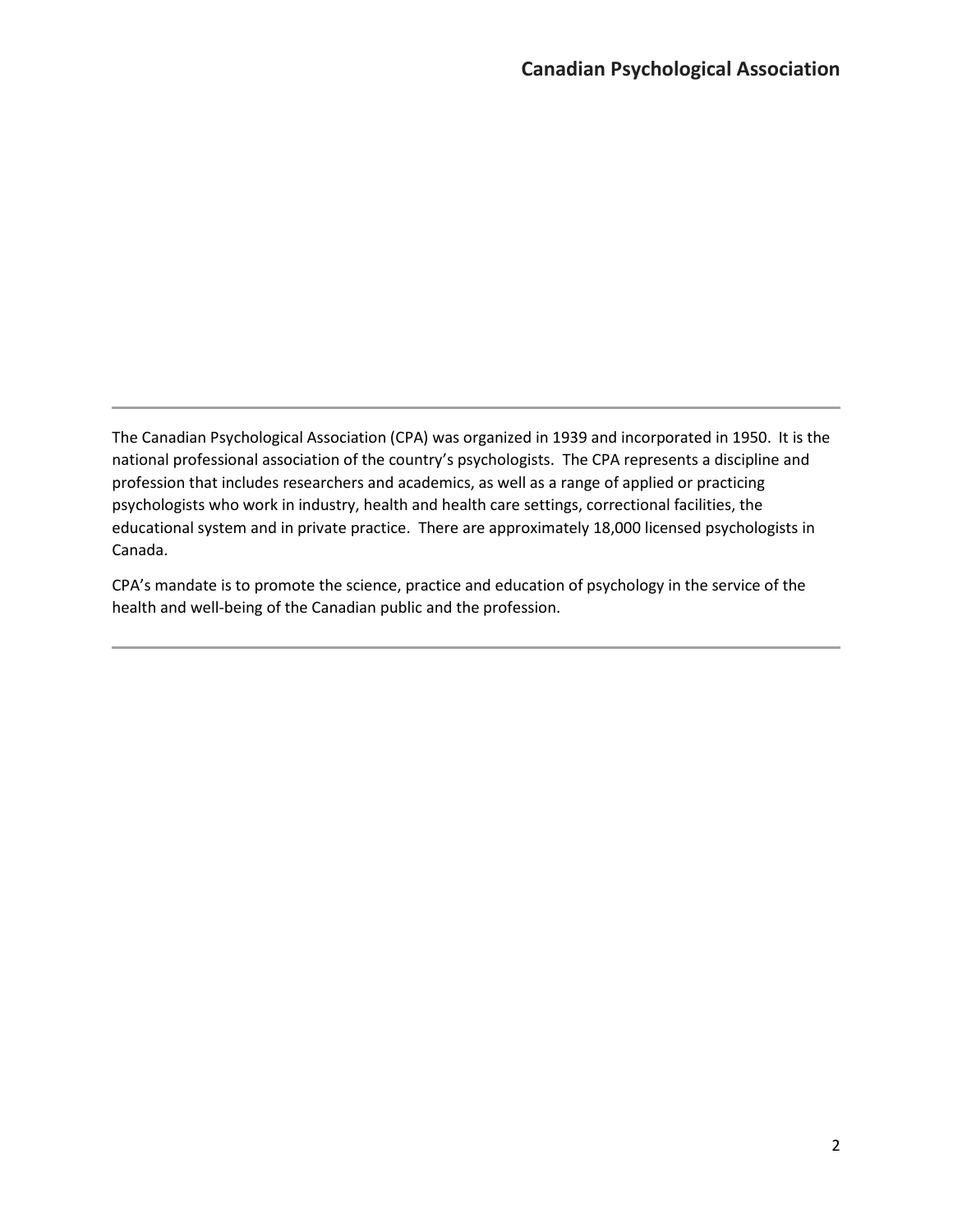# **Canadian Psychological Association**

**Bill C-14 concerns**: The Canadian Psychological Association (CPA) has specific concerns with Bill C-14 as it relates to two areas. The first concerns the role of health providers in end of life decision-making. The second concerns the assessment of a person's capacity to give consent to end his or her life, particularly when a psychological or cognitive disorder is concomitant with a grievous and irremediable physical one.

**The role of health providers in end of life decision-making**: Section 241 (1) notes that it is an offence to counsel a person to die by suicide (a) and to aid a person to die by suicide (b). Section 241(2) and 241(3) appear to exempt practitioners from the provisions of 241(1) if they provide medical assistance in dying [241(2)] or aid a practitioner in providing medical assistance in dying [241(3)].

CPA's concern is that the exemptions articulated in 241(2) and 241(3) appear relevant to aiding a person to die  $[241(1)(b)]$  and none to counselling a person about an end of life decision  $[241(1)(a)]$ . While 241(2) and 241(3) appear to exempt practitioners for involvement in the act of dying itself, regulated health providers will reasonably be involved in decision-making before any end of life act is carried out. Psychologists would be among the health providers who might assess a person's capacity to give consent to medically assisted death. Psychologists would also be among the providers to whom persons with irremediable conditions might bring their end of life concerns. It is important that persons who are considering hastening death have the opportunity to bring their concerns to a trusted regulated health provider if they so wish. It is equally important that a regulated health provider who enters into an end of life discussion or consultation with a patient also be exempt from 241(1).

#### **RECOMMENDATION ONE**

To this end, we recommend the following additional exemption:

## **241 (4) to be inserted after 241 (3) as follows:**

(4) No regulated health practitioner commits an offence under paragraph (1)(a)

- if they assess a person's capacity to give consent to an end of life decision and/or if they provide counselling regarding end of life decision-making issues at the request of a person with a grievous and irremediable condition or
- if they aid a health practitioner in the assessment of a person's capacity to give consent to an end of life decision and/or in the discussion of an end of life decision for a person with a grievous and irremediable condition

Further, the word "counsel" has both legal and profession-specific meaning. Mental health providers like psychologists can be said to regularly provide counselling to their patients. In this sense, counsel has a very different meaning than the one intended by 241(1) (a).

#### **RECOMMENDATION TWO**

**We recommend that 241(1) (a) be revised as follows:**

(a) **Persuades or encourages** a person to die by suicide or abets a person in dying by suicide;